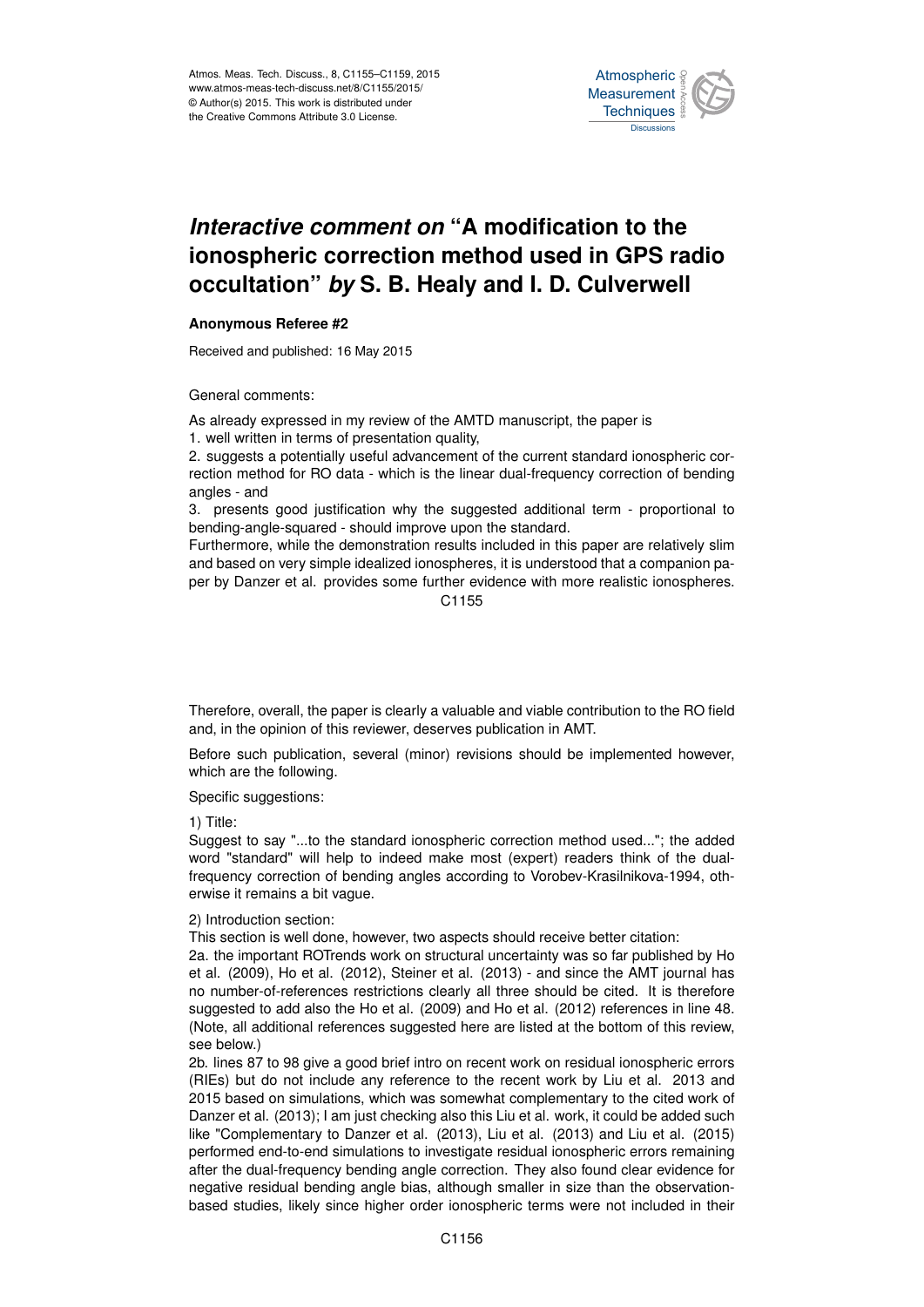simulation setup."

2c. as a side note, also in line 176, in section 2, Liu et al. (2015) should complement the Danzer et al. (2013) reference cited there.

3) Title of section 2:

Suggest better say "Ionospheric correction of GPS RO measurements" (and see also bullet 5 below)

4) Section 2, lines 196 to 198:

While the section 2 math derivation is mostly done in a concise yet still sufficiently understandable manner (with complementary details in appendix A), the formulation "...expand the denominator of the left hand side of equation 4 to estimate the secondorder term for both the L1 and L2 frequencies." appears a bit too brief.

Readers can figure out with some more thinking, but please try to have a bit more clarification what exactly is done here to Eq.(4) - by improving this sentence to be more informative and/or by adding one more sentence (readers should not be forced to look back to VK94).

5) Section, 2, end of section:

Here is - or rather is missed in fact - what I see as the only more severe structural weakness of the paper: it appears that the key formula, the new advanced correction formula Eq.(9), is only introduced in the discussion and conclusions section 4!

This is awkward given that section 2 is the intro to the "ionospheric correction" and section 3 is "Results", all done before the key formula enters stage close to the end. I would suggest to extend section 2 and have Eqs (8) and (9) introduced here; I perceive it would be quite easier in this order to clearly comprehend what is demonstrated then by sections 3 and 4. Maybe, even name section 2 "Advanced ionospheric correction of GPS RO bending angles", making clear that here the advanced methodology is coming one-stop, as the key is extending the standard Eq. (3) to the advanced Eq. (9) (then becoming Eq.(7) after re-order).

C1157

6) Sections 3 and 4:

Apart from what I said under bullet 5, I like these sections which give a pretty good account of what to expect from the advanced correction (including caveats), plus pointing to the companion paper by Danzer et al.

Therefore I suggest just to implement bullet 5 above - extracting Eqs (7) and (9) plus proper text context forward to section 2, becoming Eqs (6) and (7) there - but otherwise keep this flow.

7) Appendix and general remark:

7a. the equation in line 434, Eq.(A7), contains the term "TEC" which is awkward since one never should use multi-character symbols for a mathematical variable. Please substitute "TEC" by a mathematical symbol (typical candidates are an uppercase greek  $\mathcal{T}_{e}$ , or using  $N_e$ ; cf. e.g. Syndergaard (2000) which you cite). Note, this "TEC" as well appears in other places such as Eq.(A8) and in surrounding texts.

7b. finally there are also a couple of small typos, punctuation weaknesses, etc, especially throughout the Appendix, but also at a few places throughout the paper. Please give the full paper a very careful final copy-editing before it is published.

Suggested additional references:

Ho et al. (2009):

Ho, S.-P., G. Kirchengast, S. Leroy, J. Wickert, A.J. Mannucci, A. Steiner, D.C. Hunt, W.S. Schreiner, S. Sokolovskiy, C. Ao, M. Borsche, A. von Engeln, U. Foelsche, S. Heise, B. Iijima, Y.-H. Kuo, R. Kursinski, B. Pirscher, M. Ringer, C. Rocken, and T. Schmidt, 2009: Estimating the uncertainty of using GPS radio occultation data for climate monitoring: Intercomparison of CHAMP refractivity climate records from 2002 to 2006 from different data centers. Journal of Geophysical Research-Atmospheres, 114, D23107, DOI: 10.1029/2009JD011969.

Ho et al. (2012): Ho, S.-P., D.C. Hunt, A.K. Steiner, A.J. Mannucci, G. Kirchengast, H. Gleisner, S. Heise,